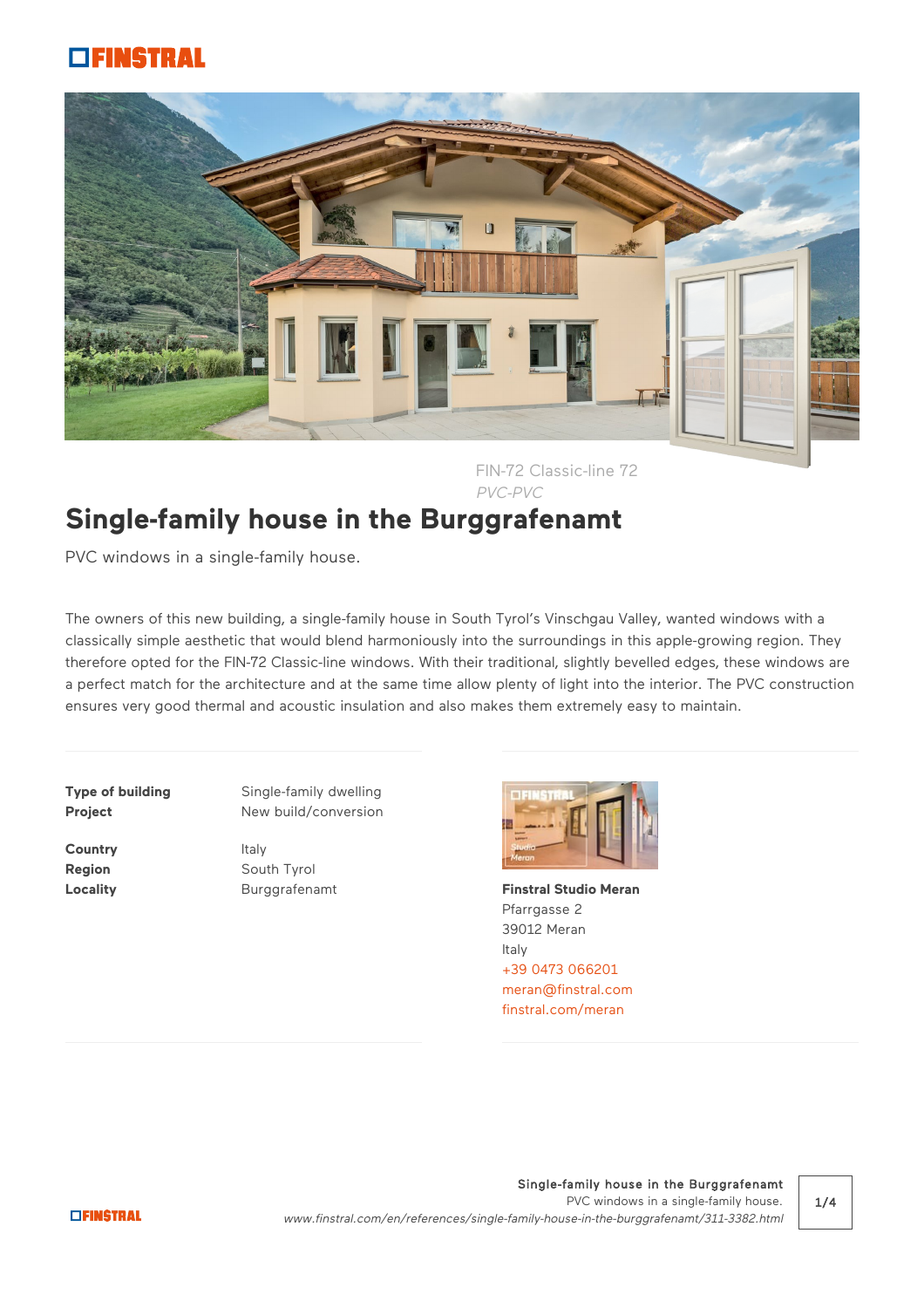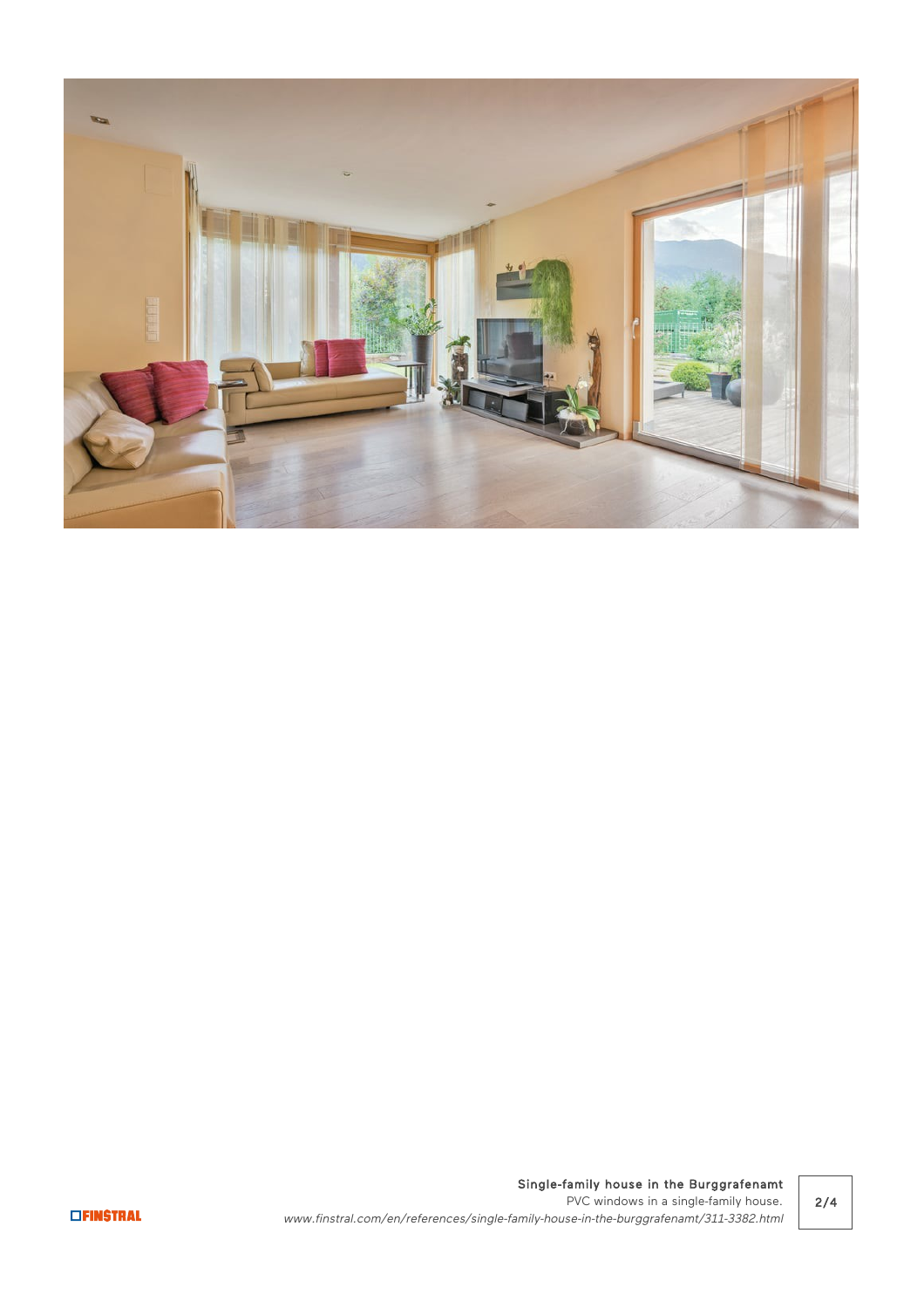

Single-family house in the Burggrafenamt PVC windows in a single-family house. www.finstral.com/en/references/single-family-house-in-the-burggrafenamt/311-3382.html

3/4